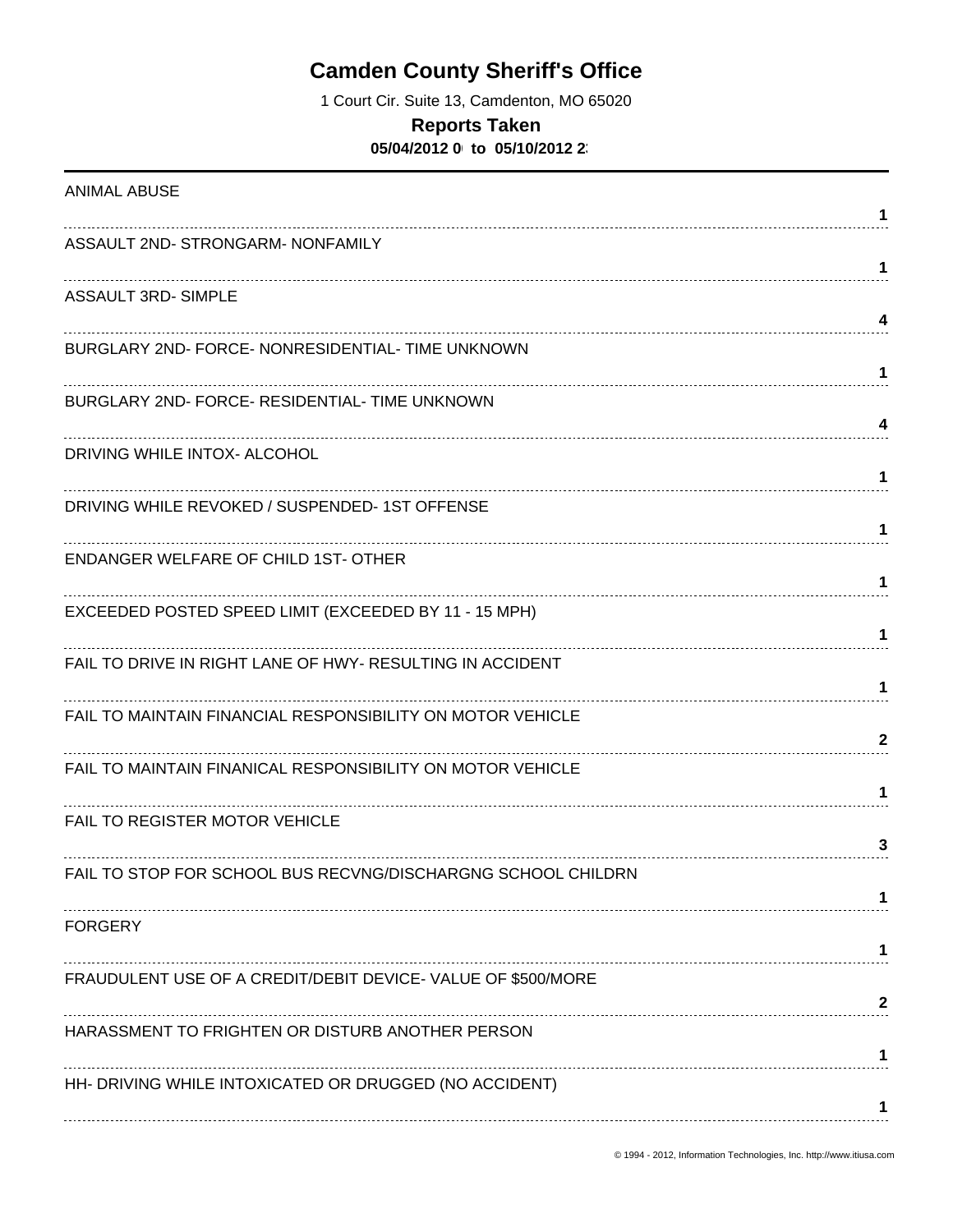# **Camden County Sheriff's Office**

1 Court Cir. Suite 13, Camdenton, MO 65020

#### **Reports Taken**

**05/04/2012 0 to 05/10/2012 23** 

| HH- EXCEED POSTED SPEED LIMIT (11-15 MPH OVER)               |              |
|--------------------------------------------------------------|--------------|
|                                                              | 1            |
| HH- SEATBELT- DRIVER FAILED TO WEAR SEAT BELT                | 1            |
| LEAVING SCENE OF MOTOR VEHICLE ACCIDENT-INJ/PROP DMG/2ND OFN |              |
|                                                              | 1            |
| MINOR VISIBLY INTOXICATED- BAC .02% OR MORE-1ST OFFENSE      |              |
|                                                              | 1            |
| POSSESSION OF DRUG PARAPHERNALIA-UNLAWFUL USE                | 1            |
| POSSESSION OF MARIJUANA- UP TO 35 GRAMS                      |              |
|                                                              | 3            |
| POSSESSION W/INTENT TO SELL CNTRL SUBS-AMPHETAMINE           | 1            |
| PROPERTY DAMAGE 1ST-PRIVATE                                  |              |
|                                                              | 1            |
| PROPERTY DAMAGE 2ND -PRIVATE                                 |              |
| STEAL CREDIT CARD OR LETTER OF CREDIT                        | $\mathbf{2}$ |
|                                                              |              |
| STEAL FROM AUTO-ELECTRONICS-\$500 TO \$24,999                |              |
|                                                              | 1            |
| STEAL FROM AUTO-MISC-\$49 OR LESS                            | 1            |
| STEAL FROM BUILDING-MISC-\$ 49 OR LESS                       |              |
|                                                              | 1            |
| STEAL FROM BUILDING-MISC-\$500 TO \$24,999                   |              |
| STEAL MOTOR VEHICLE-OTHER                                    | 2            |
|                                                              | 1            |
| STEAL WATERCRAFT OR AIRCRAFT-WATERCRAFT                      |              |
|                                                              |              |
| <b>TRESPASS - 1ST DEGREE</b>                                 | 2            |
|                                                              |              |